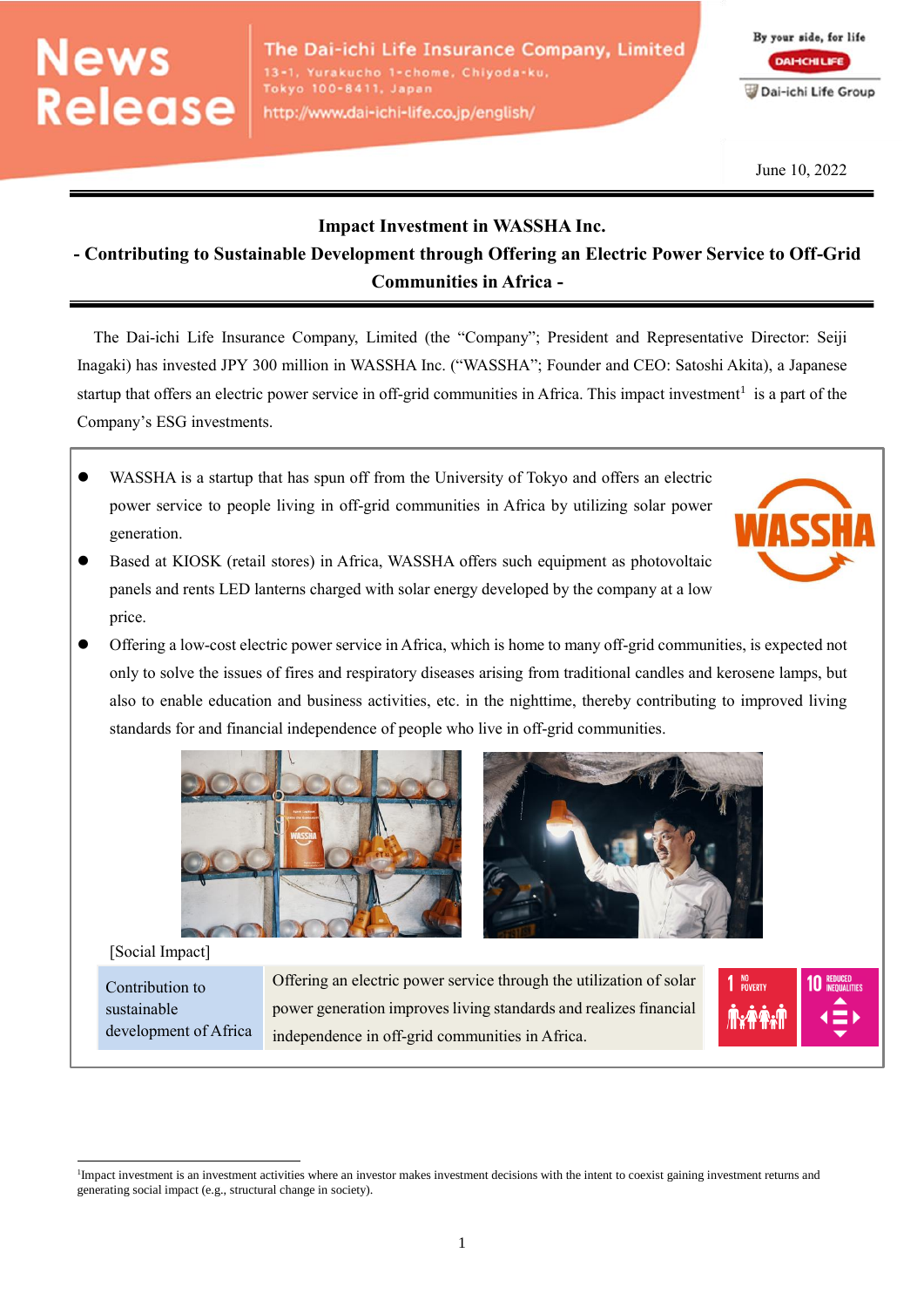The Company hopes to continue to contribute to well-being (happiness) of all people who can lead prosperous, healthy lives filled with true peace of mind over the generations today and in the future. Through this investment, the Company not only expects investment returns, but will provide capital support for the initiatives of WASSHA, which are expected to contribute to sustainable development of the African region (social impact) toward the realization of well-being. Further, the Company will continuously monitor the progress of these initiatives.

As a responsible institutional investor, the Company will continue to actively engage in ESG investment to realize a sustainable society as well as to improve its investment returns through sophisticated and diverse investment methods.

Mr. Satoshi Akita, Founder and CEO of WASSHA Inc., made the following remarks:



Founded as a startup that spun off from the University of Tokyo in 2013, we uphold "Power to the people" as our mission and have offered an electric power service to low-income populations in off-grid communities in Africa by utilizing solar power generation. In collaboration with local retailers, we have expanded regional coverage and currently operate in the following three countries: Tanzania, Uganda, and Mozambique. We not only improve access to electricity, but also contribute to increased incomes, by, for example, making it possible for our users who work as street vendors to continue their business at night. In the future, we will also aim to utilize our retail network to improve access to various services other than electricity and realize a world with diverse forms of development and free from inequality stemming from national and regional differences. We are deeply heartened by the support we received on this occasion from the Daiichi Life Insurance Company, which has made a large number of impact investments. Under its guidance, we will push forward with the creation of further impact.

| Trade Name      | WASSHA Inc.                                                                                 |  |  |
|-----------------|---------------------------------------------------------------------------------------------|--|--|
| Head Office     | 305 University of Tokyo Entrepreneur Plaza 7-3-1, Hongo, Bunkyo, Tokyo                      |  |  |
| Representative  | Satoshi Akita, Founder and CEO                                                              |  |  |
| Established     | November 2013                                                                               |  |  |
| <b>Business</b> | • Offering an electric power service using IoT technology to people in off-grid communities |  |  |
| Description     | •Platform business by using the KIOSK (retail stores) network                               |  |  |

#### [Company Profile]

#### Dai-ichi Life's Impact Investment History

| Headline                                                                                                               | <b>Release Date</b> | <b>URL</b>                                                                            |
|------------------------------------------------------------------------------------------------------------------------|---------------------|---------------------------------------------------------------------------------------|
| Dai-ichi Life to Engage in Impact Investment                                                                           |                     | https://www.dai-ichi-                                                                 |
| - First Impact Investment in Gojo & Company, Inc. which provides support for                                           | Oct. 23, 2017       | life.co.jp/english/news release/2017/pd                                               |
| micro-finance business -                                                                                               |                     | $f/index$ 012.pdf                                                                     |
| Dai-ichi Life to Invest in Spiber Inc.                                                                                 | Oct. 23, 2017       | https://www.dai-ichi-                                                                 |
| - Second Impact Investment through Support for Development of New-Generation                                           |                     | life.co.jp/company/news/pdf/2017 044.                                                 |
| BioMaterials -                                                                                                         |                     | pdf                                                                                   |
| Dai-ichi Life to Investment in CureApp, Inc.<br>- Third Impact Investment through Support for Treatment Applications - | Feb. 26, 2018       | https://www.dai-ichi-<br>life.co.jp/english/news release/2017/pd<br>$f/index$ 018.pdf |
| Dai-ichi Life to Impact Invest in CROWD CREDIT, Inc.                                                                   | Apr. 5, 2018        | https://www.dai-ichi-                                                                 |
| - Energize Business Activities in Developing Countries to Alleviate the Global                                         |                     | life.co.jp/company/news/pdf/2018 002.                                                 |
| SupplyDemand Gap for Funds -                                                                                           |                     | pdf                                                                                   |